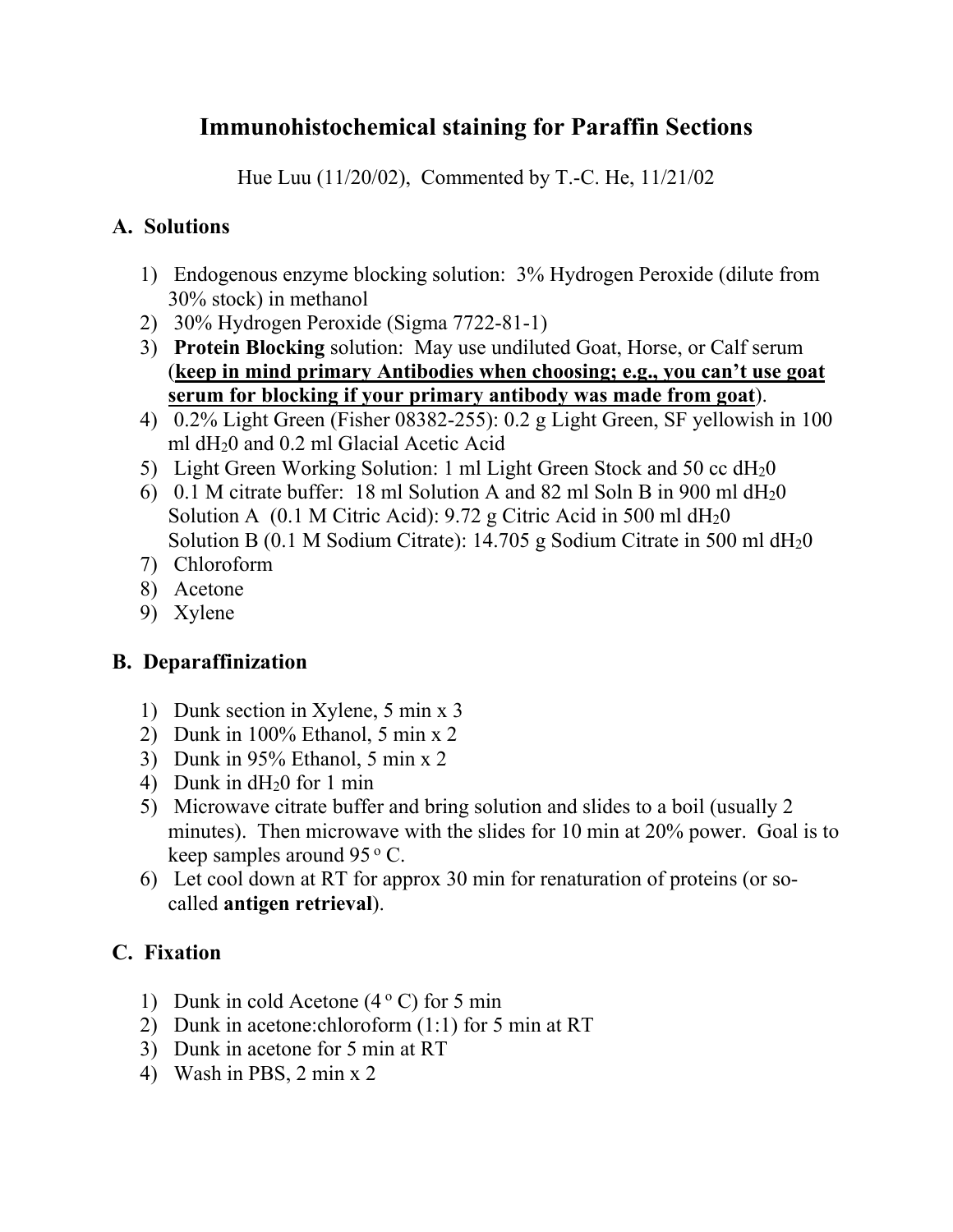#### **D. Endogenous Peroxidase Blocking**

- 1) Incubate in **endogenous** blocking solution for 12 min
- 2) Wash with PBS, 2 min x 3
- 3) Encircle specimen with Pap-Pen or Immuno-pen

# **E. Protein Blocking**

- 1) Block specimen with a few drops of **Protein Blocking solution** for 30-60 min. May block longer for reducing background.
- 2) Pour off solution.

# **F. Primary Antibody**

- 1) Add primary antibody diluted in **Protein Blocking solution** or 4% milk. Add to slides and incubate for 1-3 hrs at RT or O.N. at  $4^{\circ}$  C
- 2) Wash with PBS 2 min x 3

### **G. Biogenex Multilink (or Link) Detection System**

- 1) *Can block with Protein Blocking solution for 15 min. before adding secondary Ab to reduce background*. **However, for primary antibodies with a weaker reactivity, this step could reduce the detection sensitivity**. For S100A6, block before adding secondary Ab.
- 2) Dilute a specific **Link** (e.g., for goat IgG) or **Mulitlink** (for mouse, rat, and rabbit IgGs) solution (Biogenex) 1:2 in **Protein Blocking solution** (or PBS if blocking done in step one) and add to slide.
- 3) Incubate at RT for 20 min
- 4) Remove Ab and wash in PBS for 4 min x 4
- 5) Add a few drops of **Label Solution** (diluted 1:2 in PBS) and incubate at RT for 20 min
- 6) Remove Ab and wash in PBS for 4 min x 4

### **H. DAB Developing**

1) Prepare developing solution (Vector System) (can prepare ½ the amount below to save reagents).

5 ml  $dH<sub>2</sub>0$ 2 drops of Buffer solution